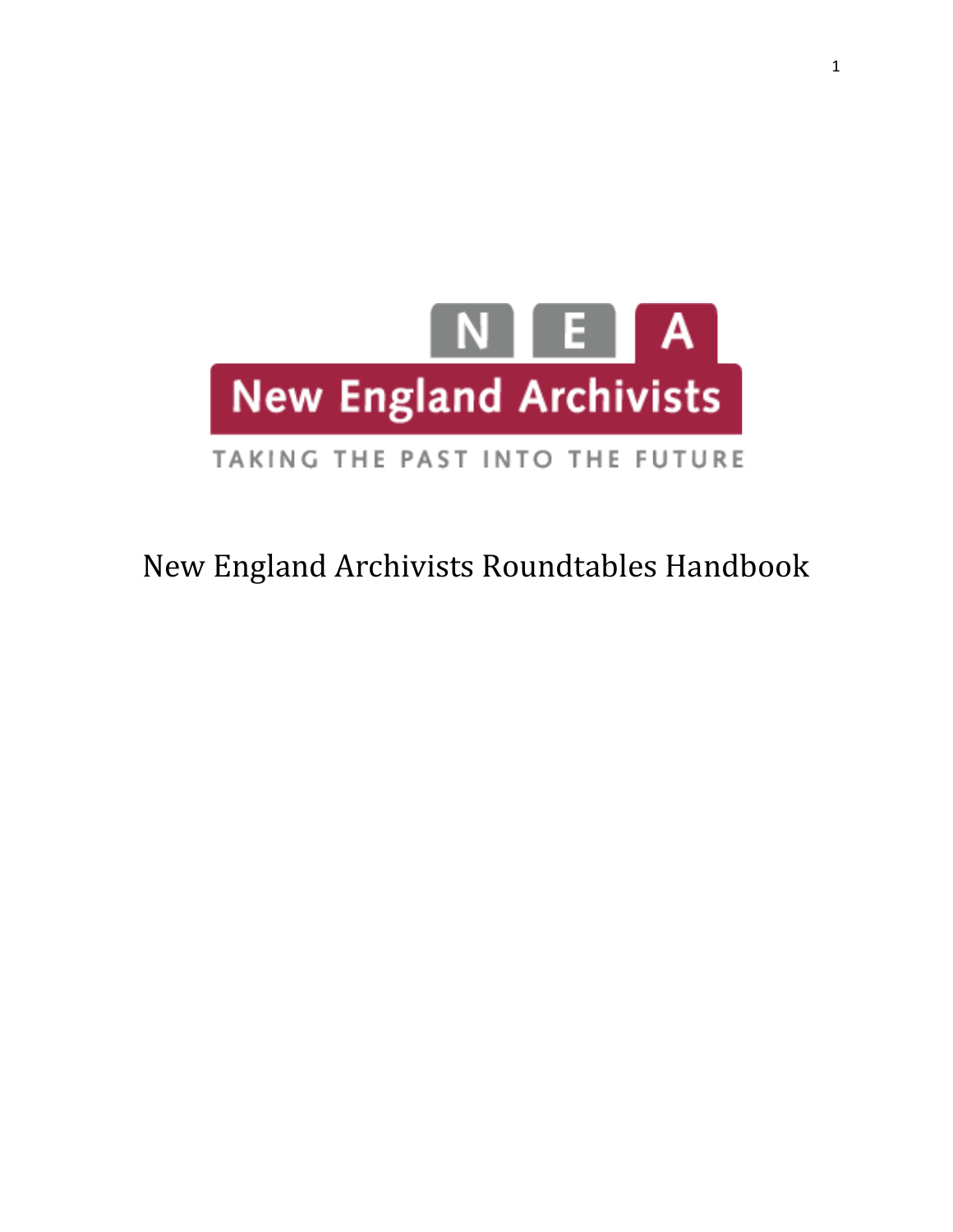# **Table of Contents**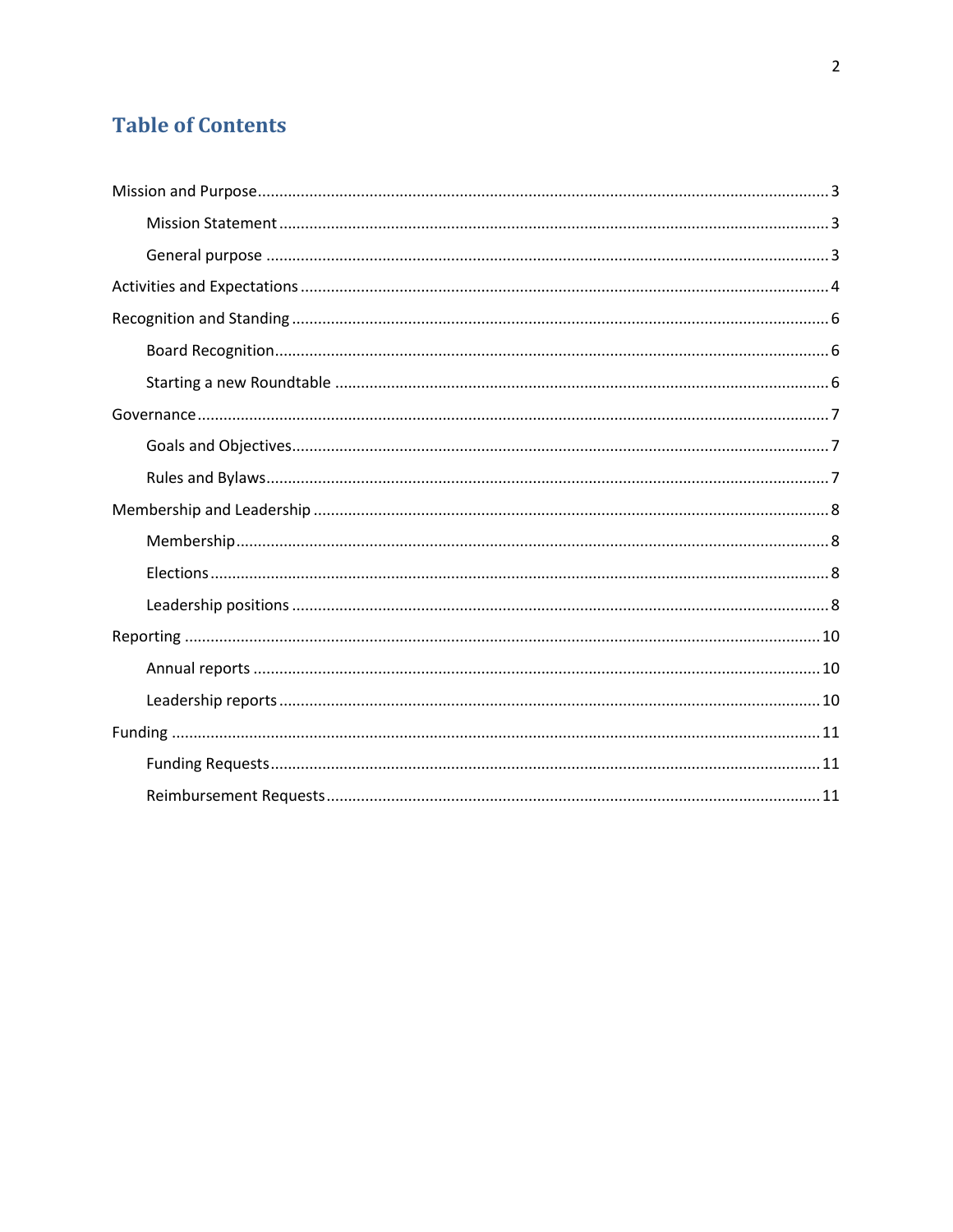## <span id="page-2-0"></span>**Mission and Purpose**

#### <span id="page-2-1"></span>**Mission Statement**

Roundtables are member-organized groups officially sanctioned by NEA to provide members with opportunities to discuss ideas and issues and to socialize with colleagues of similar professional backgrounds and interests. Roundtables provide a means of focusing attention on and promoting discussion of archives-related subjects outside of NEA's meetings and official activities.

#### <span id="page-2-2"></span>**General purpose**

Roundtables are created to represent the interests of NEA members in common areas of archival interest or specific affiliations of members. These areas include topical interests, institutional settings, occupational categories, and practices and methodologies. They are expected to support the larger goals of NEA and the archival profession in general by fostering communication and undertaking tasks related to and affecting their area of interest.

Roundtables are intended to assist in facilitating participation among new members in the organization and profession. The activities and functions of Roundtables are expected to develop leaders and promote greater professional activity and fellowship among members. Roundtables are intended to provide NEA members a dimension of professional involvement outside of formal NEA meetings. However, it is not intended that Roundtable members provide more efforts toward Roundtable activities than to general NEA matters.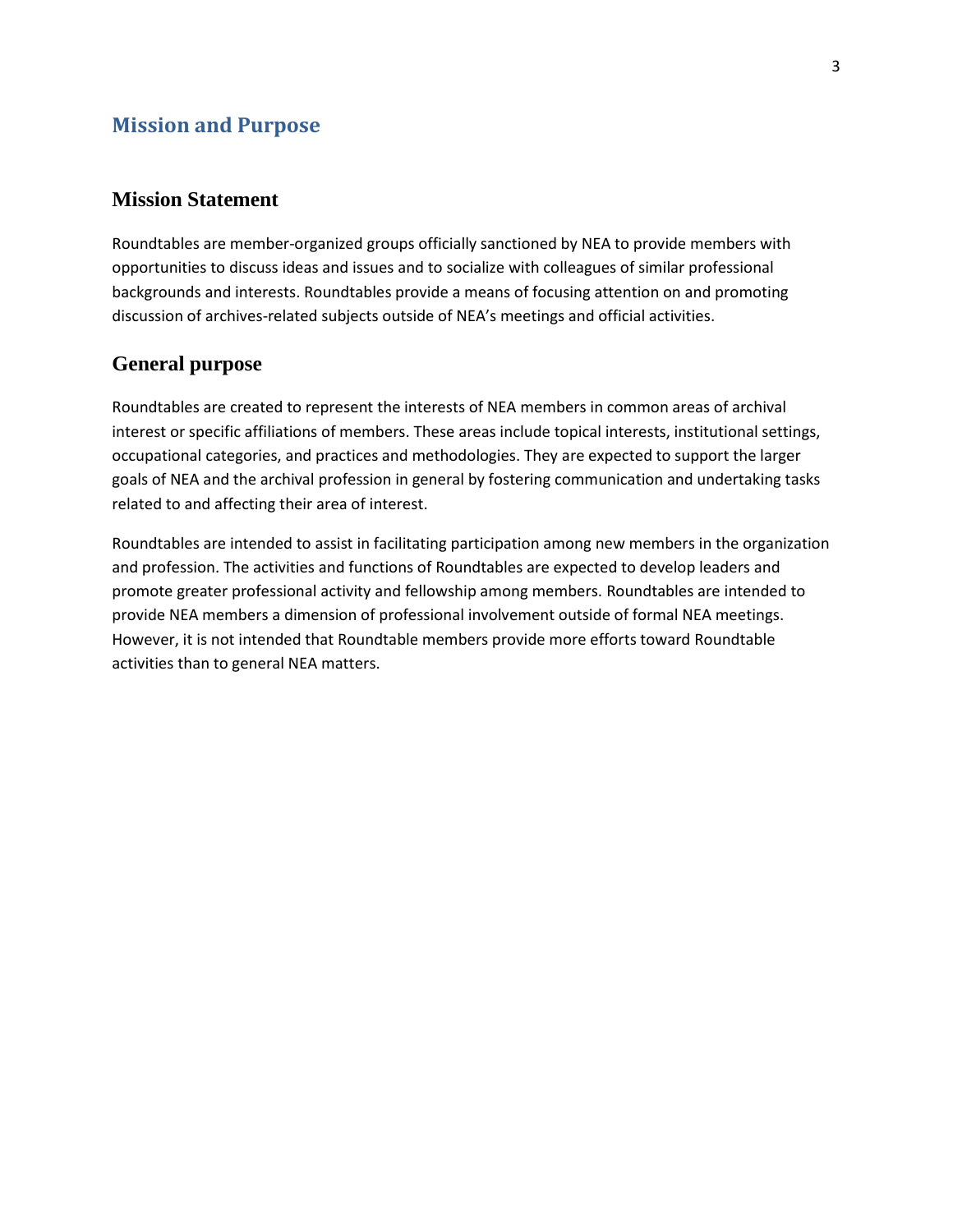## <span id="page-3-0"></span>**Activities and Expectations**

**General Activities:** The Roundtable may provide opportunities outside of regular NEA meetings for members to gather and socialize. Roundtables may conduct programs and activities related to their particular area of archival interest. These exercises may be conducted in collaboration with other Roundtables, and may welcome participants from the general NEA community who are not Roundtable members.

**Meetings:** Each Roundtable is expected to meet at least once every year, either virtually or in person. A meeting room will be provided by the Board during each Annual Meeting for each Roundtable upon request. Requests should be made to the Board Roundtable Liaison, who will send out a call for requests several months before the Meeting takes place. Should sufficient meeting space not be available for a Roundtable meeting at the NEA meeting site, the chairperson/liaison and Steering Committee will have the responsibility for selecting an alternate site in close proximity to the NEA meeting location. Should space considerations permit, Program Committees may also make meeting space available to Roundtables during the Fall meeting.

For meetings held in conjunction with either the Spring or Fall NEA meeting, Roundtable meeting times and locations will be promoted and included along with general NEA meeting publicity and schedules. Please do not send separate announcements or other publicity directly to the general NEA membership (via NEAdiscuss or otherwise) about your Roundtable's meeting . However, you are welcome and encouraged to promote Roundtable meetings held *outside* of the NEA Spring and Fall meetings directly to the general membership.

**Presence at NEA Spring Meeting:** Even if a Roundtable does not hold a formal meeting during the Spring Meeting, it is expected to have at least one member available at the Meeting in order to represent the Roundtable, to answer questions on behalf of the Roundtable, and/or to recruit new Roundtable members. Any member of a Roundtable can serve as its representative; s/he does not have to be a member of the elected (or appointed) Roundtable leadership.

**Meeting Session Sponsorship:** The Roundtable may sponsor session proposals of particular interest to its members to Program Committees. In the case of equally compelling proposals, a session that is sponsored by an NEA Roundtable will be given extra weight with the Program Committee.

**Communicating with the Board:** All communications between the Roundtable and Board will take place through the Chair. If a Roundtable has Co-Chairs, one of the Co-Chairs will be chosen as the Roundtable's liaison to the Board. NEA will appoint one Board member (one of the representatives-atlarge) to serve as official liaison to Roundtable Chairs. Roundtable Chairs are responsible for informing the Board regarding Roundtable activities and events.

**Service on Committees:** Roundtables may be called upon to support the work of related NEA committees and task forces. For example, the Records Management Roundtable chair may be asked to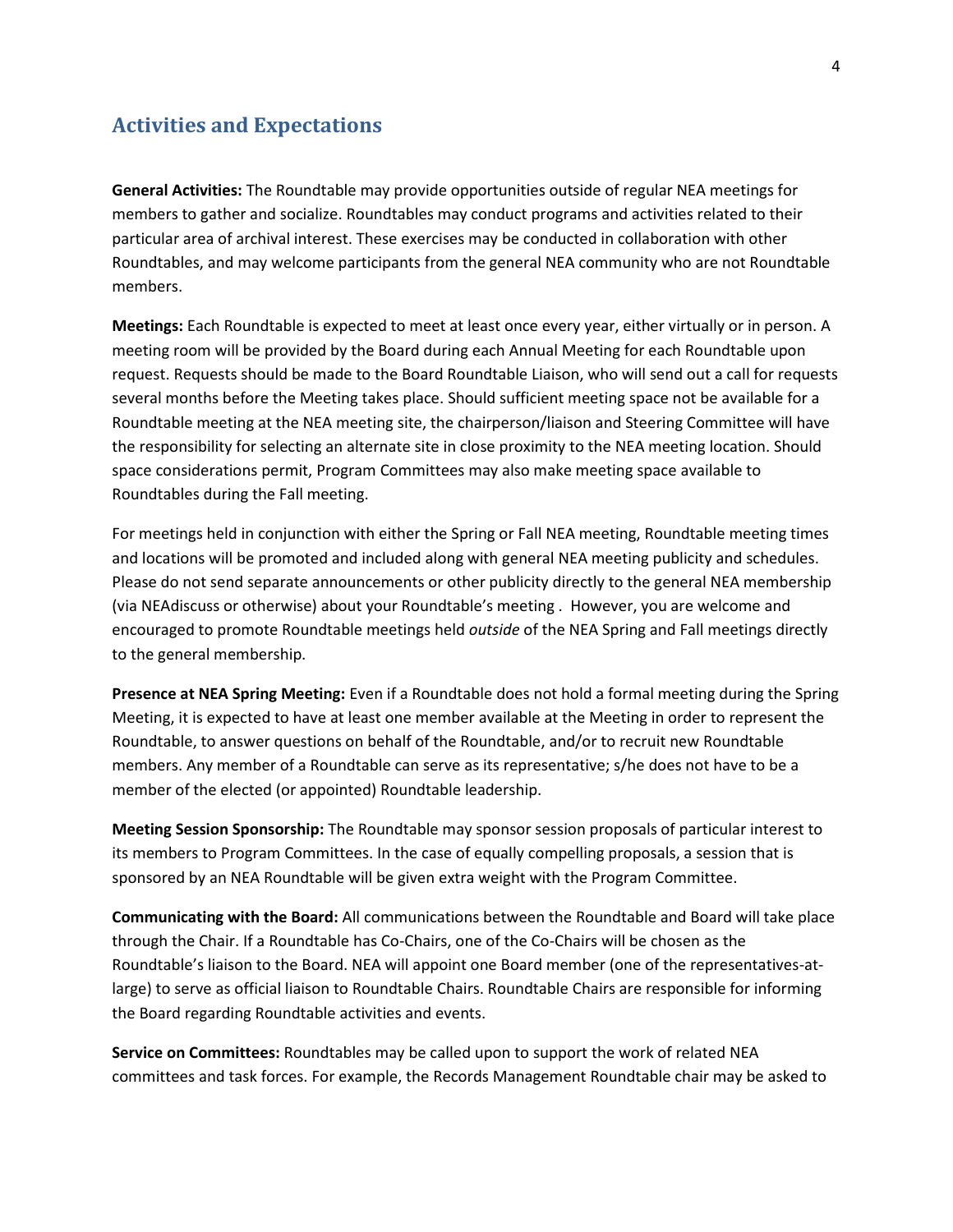nominate a Roundtable member to serve on the Richard L. Haas Records Management Award Committee.

**Web Presence:** Roundtables are encouraged to contact the NEA Web Coordinator if they wish to add or change content on their dedicated page on the NEA website. Roundtables may also develop their own web presence, separate from the NEA website.

**Use of NEA Name and Logo:** Please consult with the Communications Committee before using the NEA logo on any web or print communications. Roundtables participating with, or co-sponsoring events with non-NEA organizations must request prior authorization from the Board.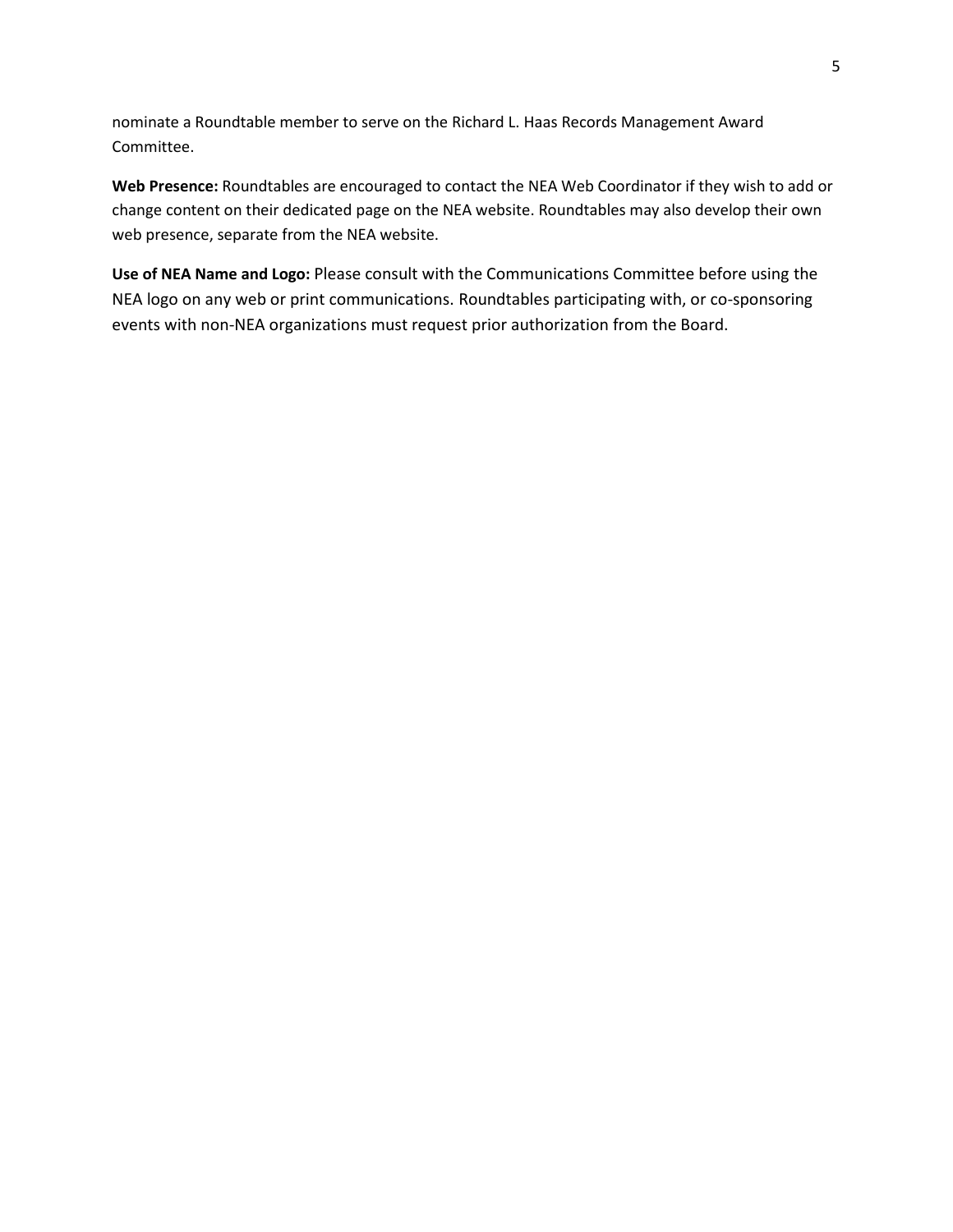## <span id="page-5-1"></span><span id="page-5-0"></span>**Recognition and Standing**

#### **Board Recognition**

A Roundtable enjoys the status of official recognition by NEA. It may conduct and host activities with official NEA sanction in accordance with NEA bylaws and policies. Roundtables may directly communicate suggestions of program sessions to Program Committees and other matters of concern to the Board. Roundtables are constituted as communities of interest, not as governing units. They are only permitted to make public statements on behalf of NEA, or to take action in the name of NEA, or to request funds in the name of either the Roundtable or NEA with prior authorization from the Board.

To remain in good standing, each Roundtable should maintain a roster of no fewer than 10 NEA members in good standing within a calendar year. Should any Roundtable fail to meet the minimum number of members or fail to submit reports in a timely manner, it shall be placed on probationary status for one calendar year. If the requirements are not met at the end of the 1-year probation, the Board may vote to dissolve the Roundtable.

#### <span id="page-5-2"></span>**Starting a new Roundtable**

Roundtables may be initiated by a group of members or by a vote of the Executive Board. Roundtables may be initiated through a petition to the Board from no less than 10 NEA members in good standing. The Board may also vote to create Roundtables absent a petition from members. Petitions to establish Roundtables (Petition form available on the Roundtables page of the NEA website) may be submitted for approval at any of the quarterly Board meetings; petitions must be submitted to the NEA secretary no less than 10 working days prior to the Board meeting at which it will be voted on. Roundtables are officially established by majority vote of the Board, approval of a proposed Roundtable's goals and objectives, and approval of a liaison between the specific Roundtable and the Board.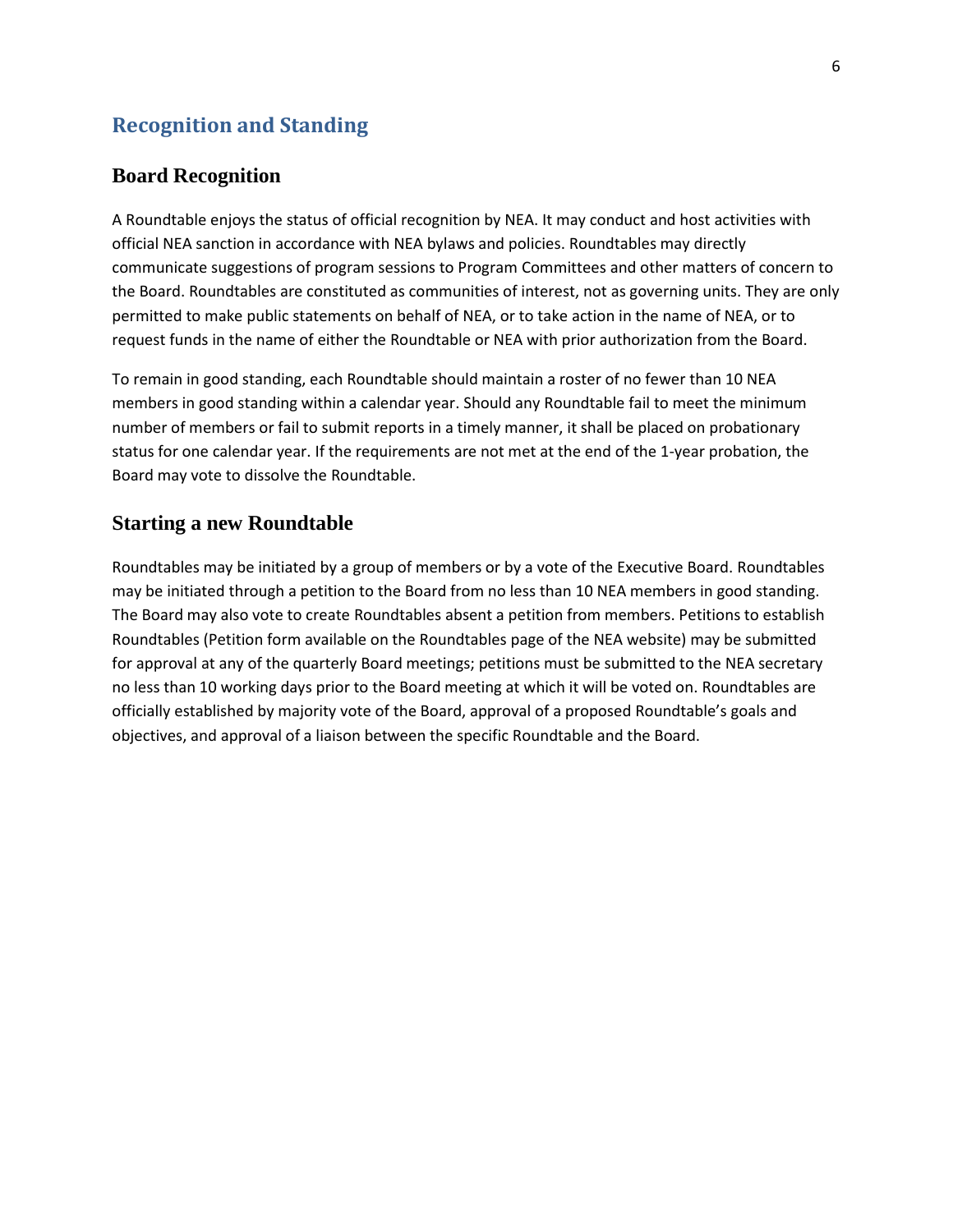## <span id="page-6-0"></span>**Governance**

## <span id="page-6-1"></span>**Goals and Objectives**

Each proposed Roundtable shall create and adopt a statement of goals and objectives of the Roundtable and its members. These goals and objectives shall address the proposed focus of the group and may address specific functions, activities or issues. All statements of goals and objectives must reflect the bylaws, policies and procedures of New England Archivists. Goals and objectives may be changed as a majority of the membership of the Roundtable sees fit. Such changes shall become effective upon approval of the NEA Board.

## <span id="page-6-2"></span>**Rules and Bylaws**

Roundtables are permitted, but are not required, to create their own operating rules and procedure. In all of their functions and activities, Roundtables must follow the bylaws, policies and procedures of New England Archivists, including those laid out in this handbook.

The Board may, from time to time, and by majority vote, alter the procedures governing Roundtables. Notice of changes to the Roundtables Handbook will be communicated to Roundtable Chairs by the Board liaison.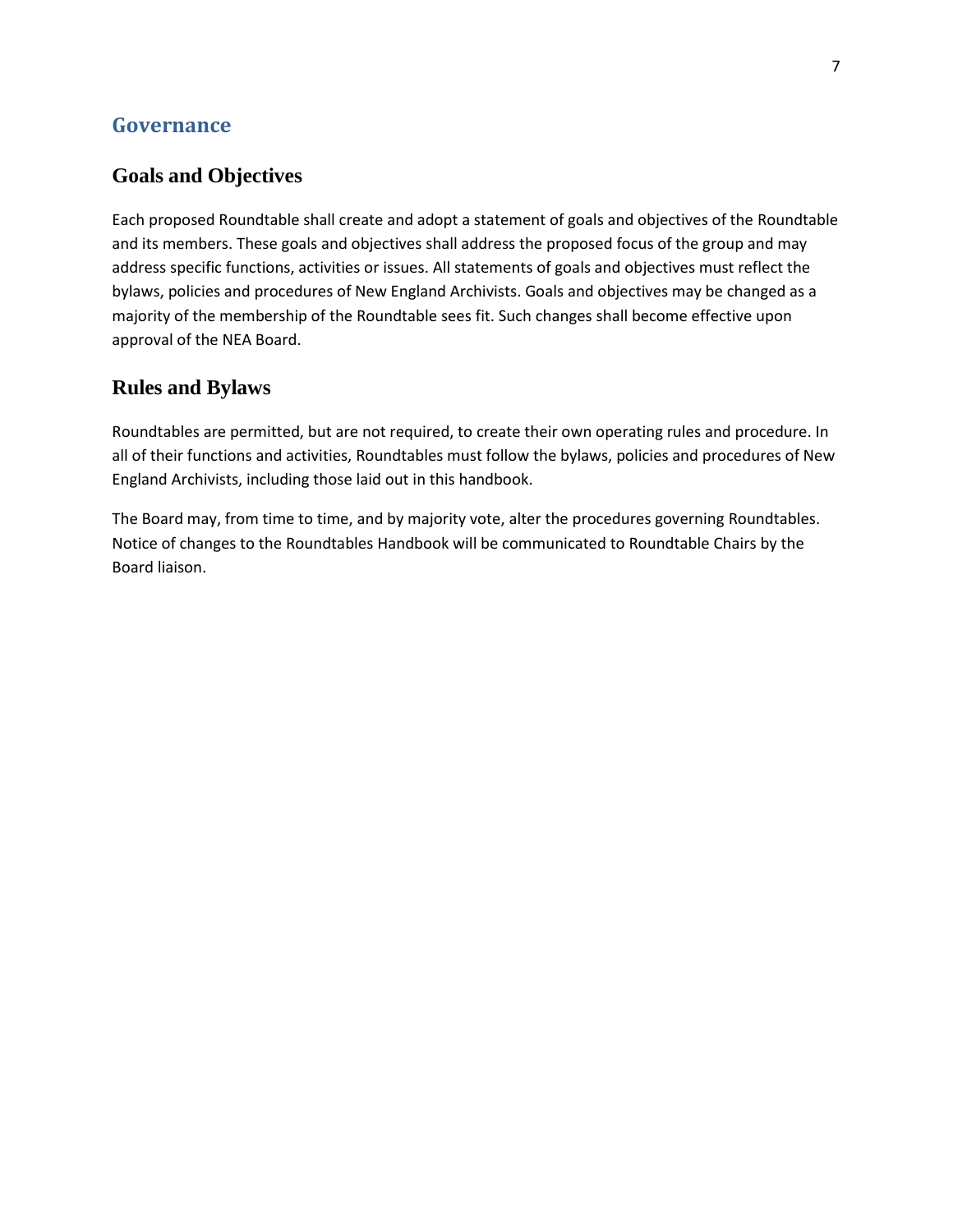## <span id="page-7-0"></span>**Membership and Leadership**

#### <span id="page-7-1"></span>**Membership**

Any NEA member is eligible to be a member of any Roundtable. NEA members are not limited in the number of Roundtables they may join. Each Roundtable may have its own procedure in place for new members who wish to join, but in the absence of such a procedure prospective members may simply contact the Chair(s). Members may also join using the checkbox feature on their member profile in the online Membership Directory. To remain in good standing, each Roundtable should maintain a roster of no fewer than 10 NEA members in good standing within a calendar year. Roundtable chairs may verify the current number of Roundtable members in good standing by contacting the Membership Secretary a[t membership@newenglandarchivists.org.](mailto:membership@newenglandarchivists.org)

### <span id="page-7-2"></span>**Elections**

Roundtables are encouraged, but not required, to hold elections in conjunction with the annual Spring Meeting, either virtually or in-person. Results should be submitted to the Board Liaison within 14 days of an election (see the Reporting section of this Handbook for more information).

## <span id="page-7-3"></span>**Leadership positions**

#### **Chair(s)**

Members of each Roundtable will select as its presiding officer, a Chairperson. Alternately, a Roundtable may choose to elect two Co-Chairs. The Chair(s) serves as the main liaison and official representative between the NEA Board and Roundtable members. Duties of the Chair(s) include:

- Appears at NEA Board meetings when necessary.
- Submits changes in Roundtable Goals and Objectives to the Board for approval.
- Familiarizes her/himself with NEA bylaws, policies and procedures.
- Works with Roundtable Steering Committee to plan programs, reviews Roundtable Goals and Objectives, submits financial requests, and manages Roundtable finances.
- Prepares and submits annual report on Roundtable activities to the NEA Board no less than 10 days prior to the Board meeting held in conjunction with the annual meeting.
- Responsible for calling and chairing Roundtable meetings. Requests meeting space (when necessary) from Local Arrangements Committee at meetings.
- Serves as official representative of Roundtable at events within the Roundtable's sphere of interest.
- Manages and resolves conflicts within the Roundtable.
- Provides leadership and direction in policy matters for Roundtable.
- Markets Roundtable and activities to other NEA members.
- Other duties as specified in Roundtable Goals and Objectives.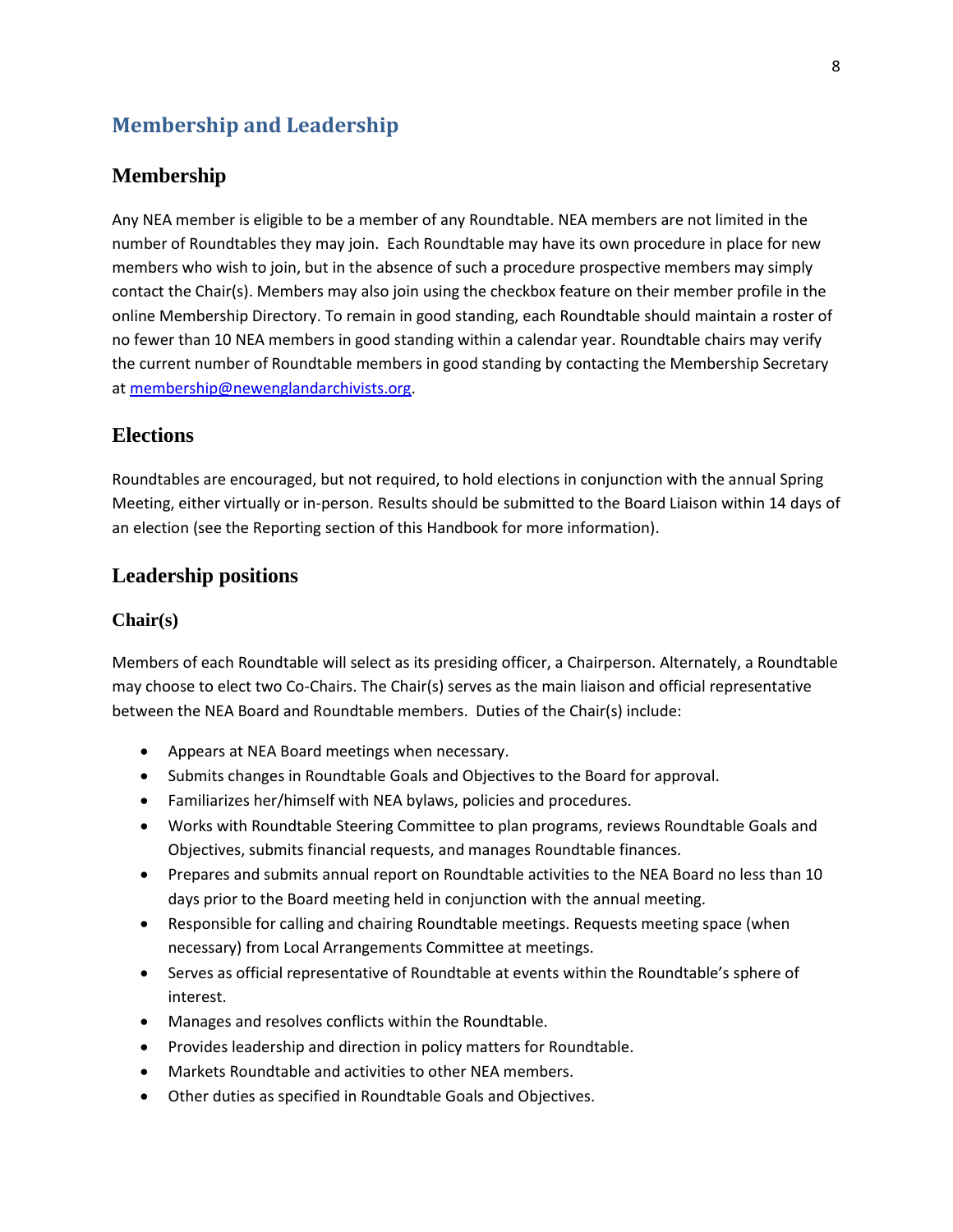**Qualification:** Must be a member of NEA and a member of the specific Roundtable

**Term of duty:** The standard term for a Roundtable Chair is 2 years; however, a Roundtable may vote to change the term of their Chair position to either 1-year or 3-years, depending upon the needs of the Roundtable. Any changes in leadership terms should be communicated to the Board in the Roundtables' annual report.

Should a Chair resign or otherwise not be able to fulfill their responsibilities, Roundtable members may hold an ad hoc election to select an interim Chair. Alternatively, Roundtable members may request that the Board appoint an interim Chair/liaison to fill the unexpired term.

#### **Steering Committee**

Optionally, a Roundtable may elect, or the Roundtable Chair(s) may appoint, a Steering Committee to assist in leadership of the Roundtable. Duties of the Steering Committee include:

- Helps plan and conduct events and programs for Roundtable.
- Secures space and supplies for Roundtable activities.
- Raises funds for Roundtable activities. Approves expenditures for Roundtable activities.
- Advertises and markets Roundtable to prospective members.
- Familiarizes her/himself with NEA bylaws, policies and procedures.
- Annually verifies validity of Roundtable membership against membership list maintained by the NEA Membership Secretary.
- May facilitate proposals for sessions and programs at NEA meetings. Coordinates with the Board, committees, task forces, and other Roundtables on developing sessions, projects and programs for NEA meetings.
- Communicates with NEA members on Roundtable activities. Posts Roundtable-related announcements to NEA listservs.
- Facilitates participation by members in Roundtable activities.
- Manages projects and tasks requested by NEA Board, committees, or task forces.
- Other duties as specified in Roundtable Goals and Objectives.

**Qualification:** Must be a member of NEA and a member of the specific Roundtable

**Term of Duty:** Steering committee terms should match the length of the Chairperson's term (1-3 years).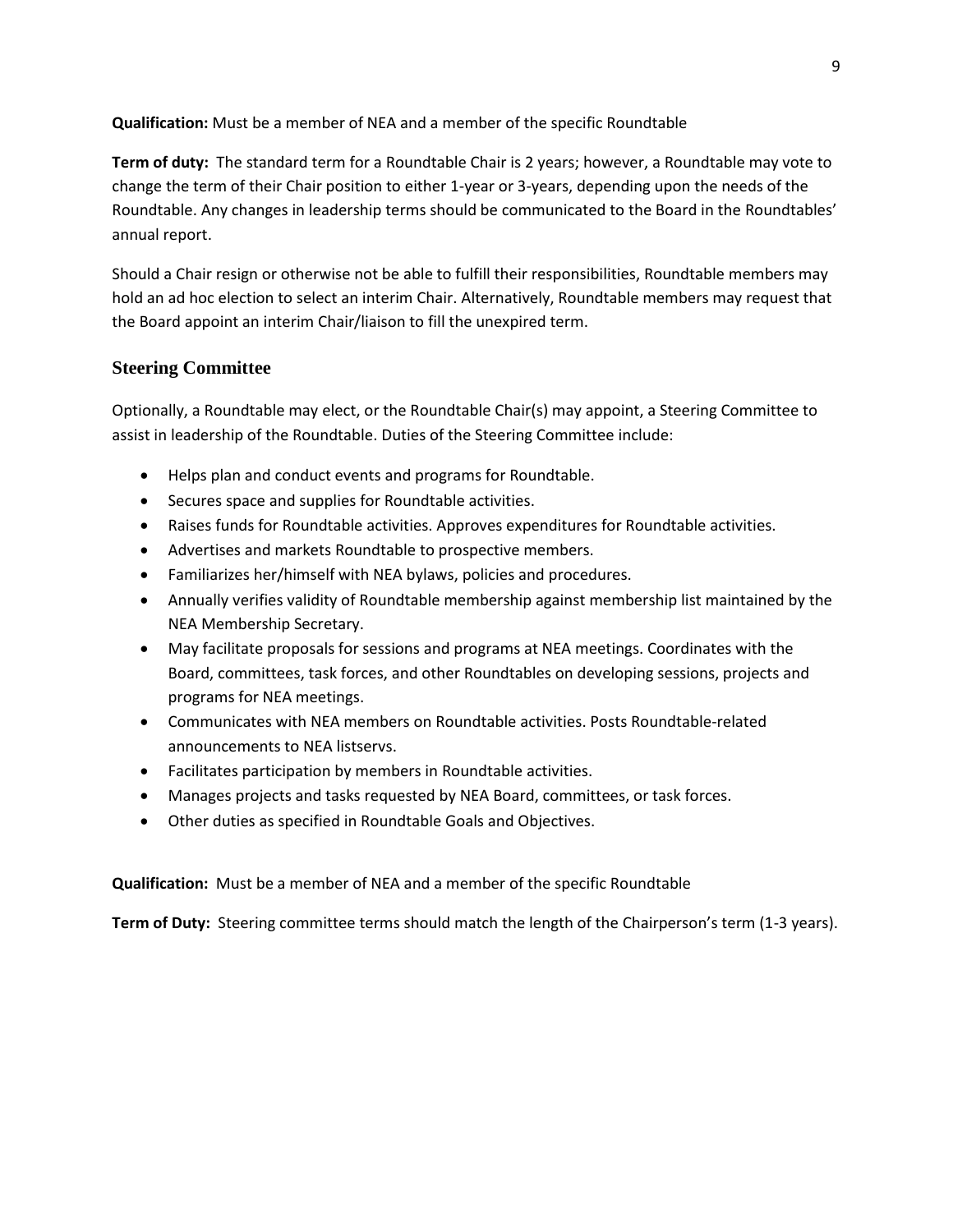# <span id="page-9-0"></span>**Reporting**

## <span id="page-9-1"></span>**Annual reports**

*Due:* 10 days prior to the Board meeting held in conjunction with the Spring Meeting. S*ubmit to:* The Board liaison.

Annual reports should summarize activity during the previous 12 month period. They should include:

- The names of Steering Committee members
- A count of the number of Roundtable members, in good current standing with NEA\*, as of the report date
- A list of meetings and activities undertaken under the auspices of the Roundtable
- A report on NEA sessions and other activities conducted by the Roundtable
- A detailed account of revenues and expenditures from Roundtable activities since the previous Annual Meeting
- Any other information the Chairperson and Steering Committee wishes to submit.

\*For assistance checking the NEA membership status of your Roundtable members, contact the Membership Secretary at [membership@newenglandarchivists.org](mailto:membership@newenglandarchivists.org)

## <span id="page-9-2"></span>**Leadership reports**

*Due:* 14 days after an election is held *Submit to:* The Board liaison.

After an election is held, a report listing the name and contact information for newly elected Chair(s) of a Roundtable should be submitted to the Board no less than 14 days after the election is held.